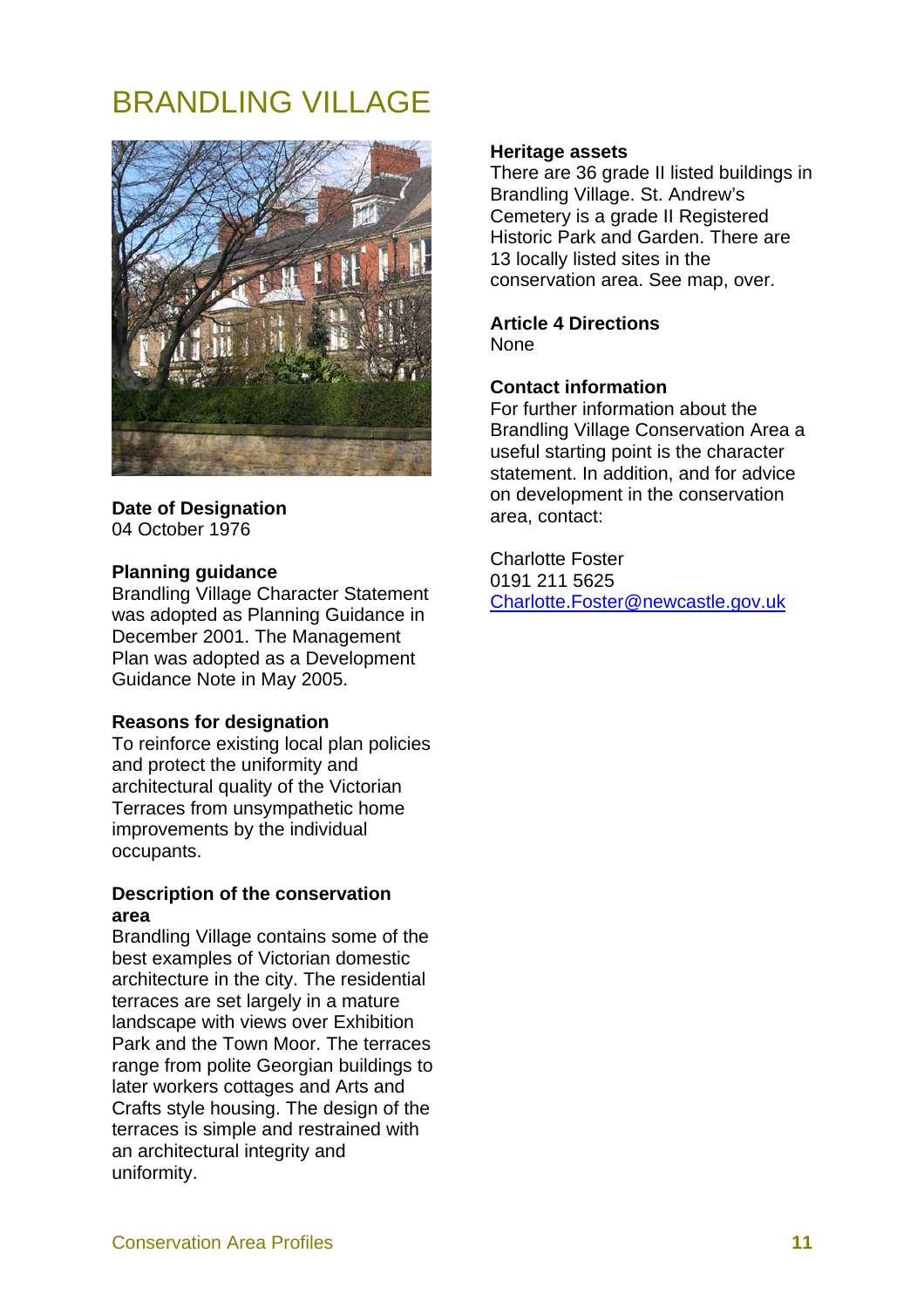

| 1:5000 @A4 | 15/06/2010 | SA        | www.newcastle.gov.uk |
|------------|------------|-----------|----------------------|
| Scale:     | Date:      | Drawn by: |                      |

©Crown copyright. All rights reserved. Newcastle City Council, 100019569, 2009.